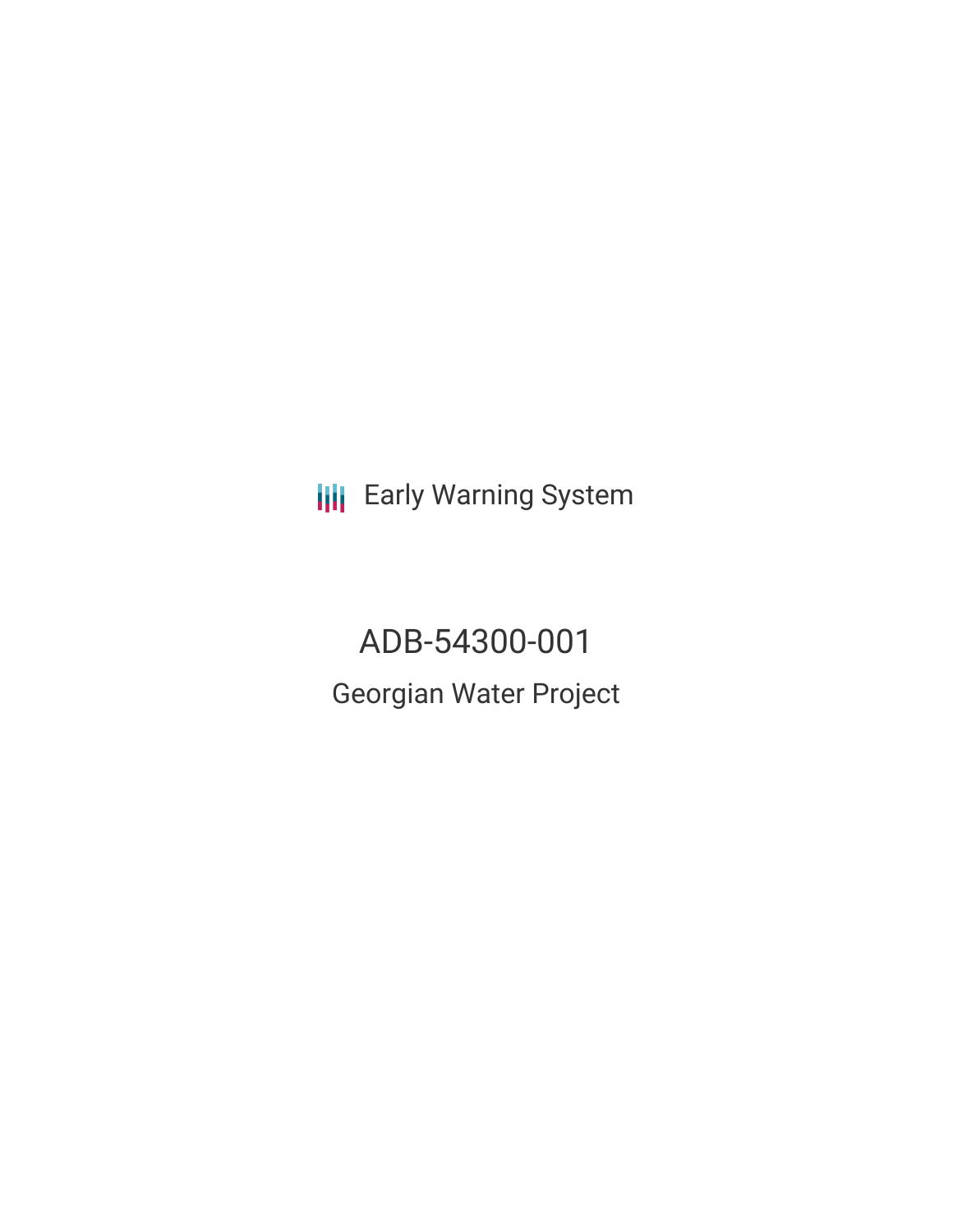# **Quick Facts**

| <b>Countries</b>               | Georgia                              |
|--------------------------------|--------------------------------------|
| <b>Specific Location</b>       | Tbilisi                              |
| <b>Financial Institutions</b>  | Asian Development Bank (ADB)         |
| <b>Status</b>                  | Proposed                             |
| <b>Bank Risk Rating</b>        | B                                    |
| <b>Voting Date</b>             | 2020-07-22                           |
| <b>Borrower</b>                | Georgia Global Utilities JSC         |
| <b>Sectors</b>                 | Infrastructure, Water and Sanitation |
| <b>Investment Type(s)</b>      | Loan                                 |
| <b>Investment Amount (USD)</b> | \$20,00 million                      |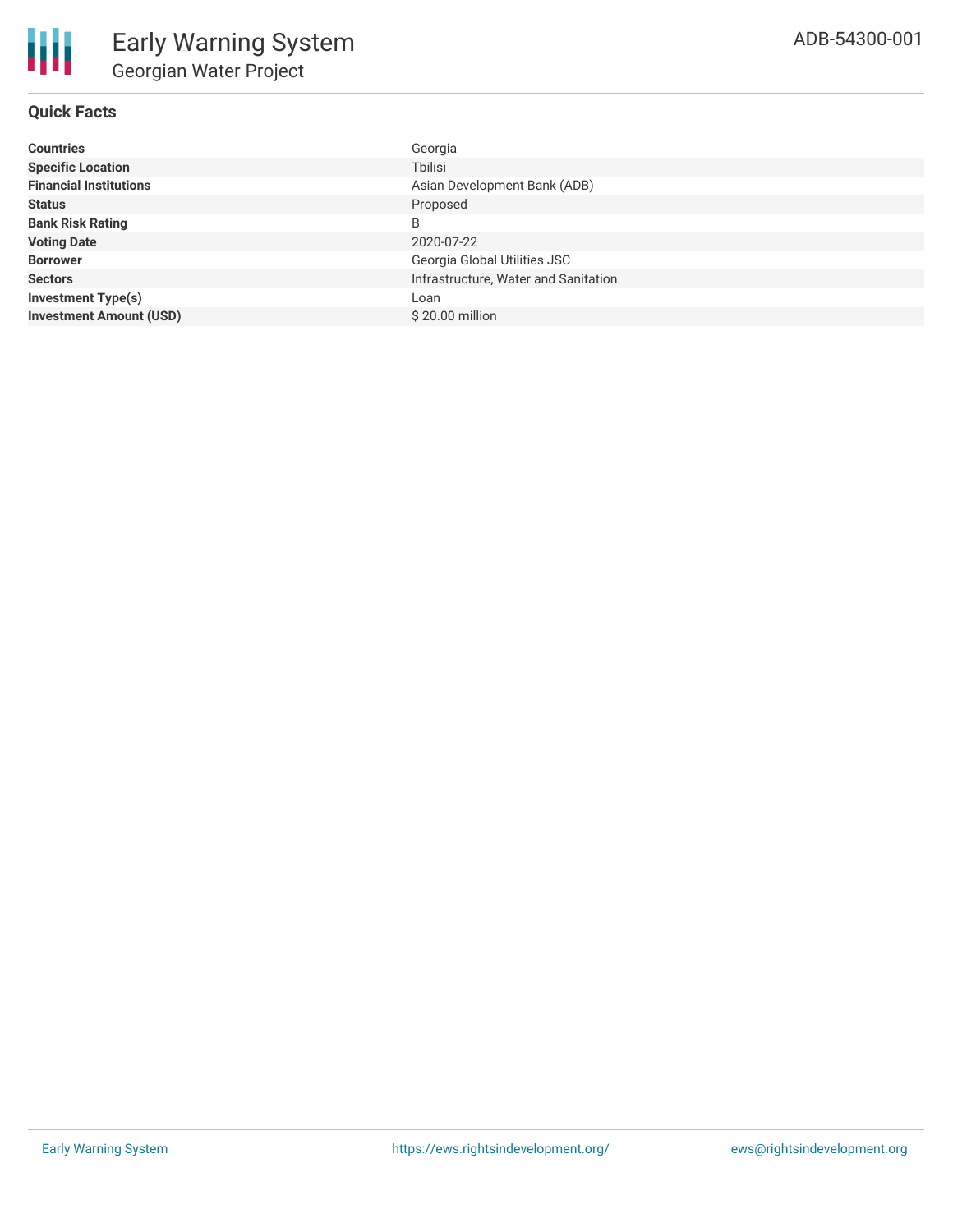

## **Project Description**

According to the Bank's website, the project provides financing to the Georgia Global Utilities JSC to fund the rehabilitation and maintenance of the existing water supply and sanitation network in Tbilisi and neighboring municipalities.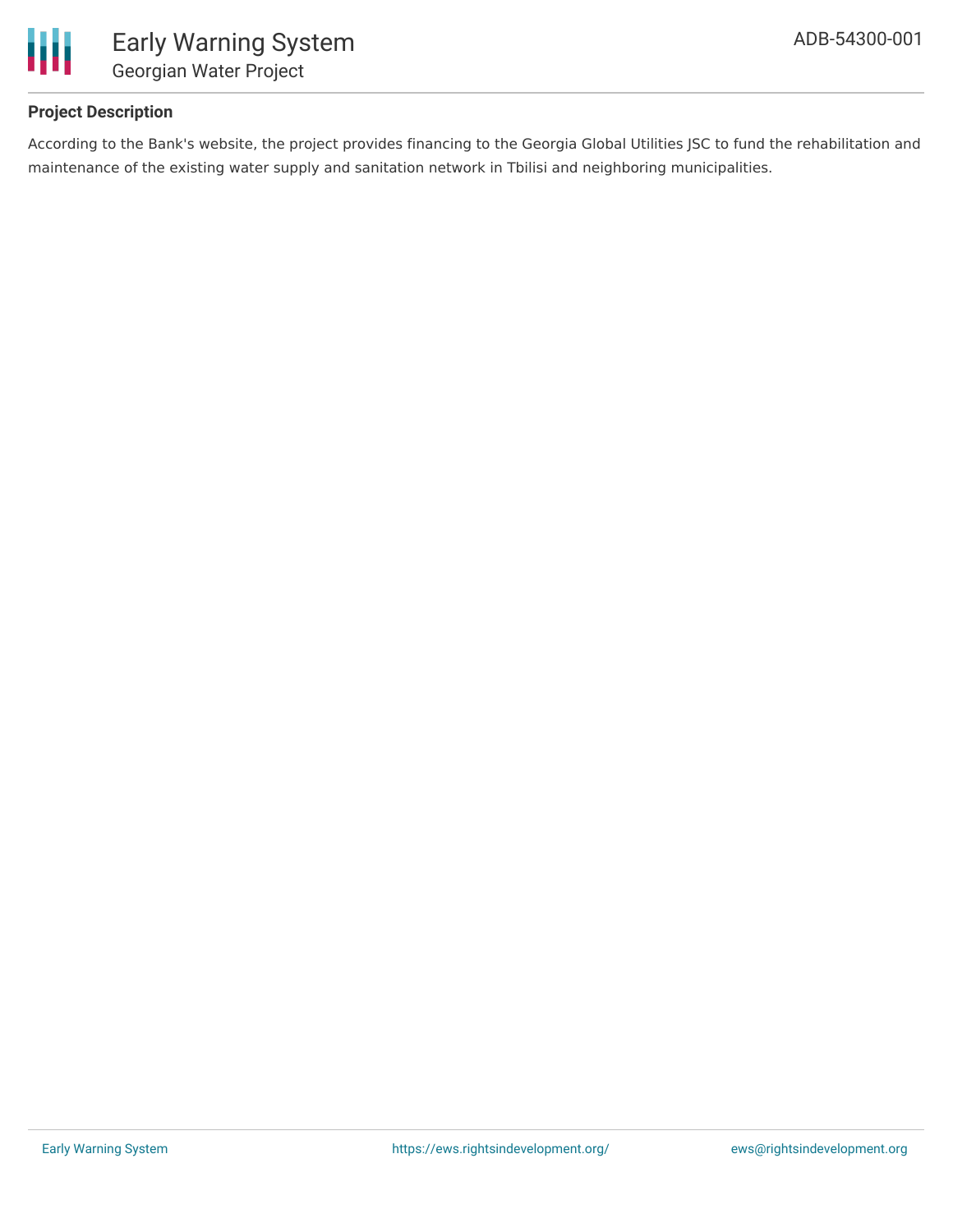#### **Investment Description**

冊

Asian Development Bank (ADB)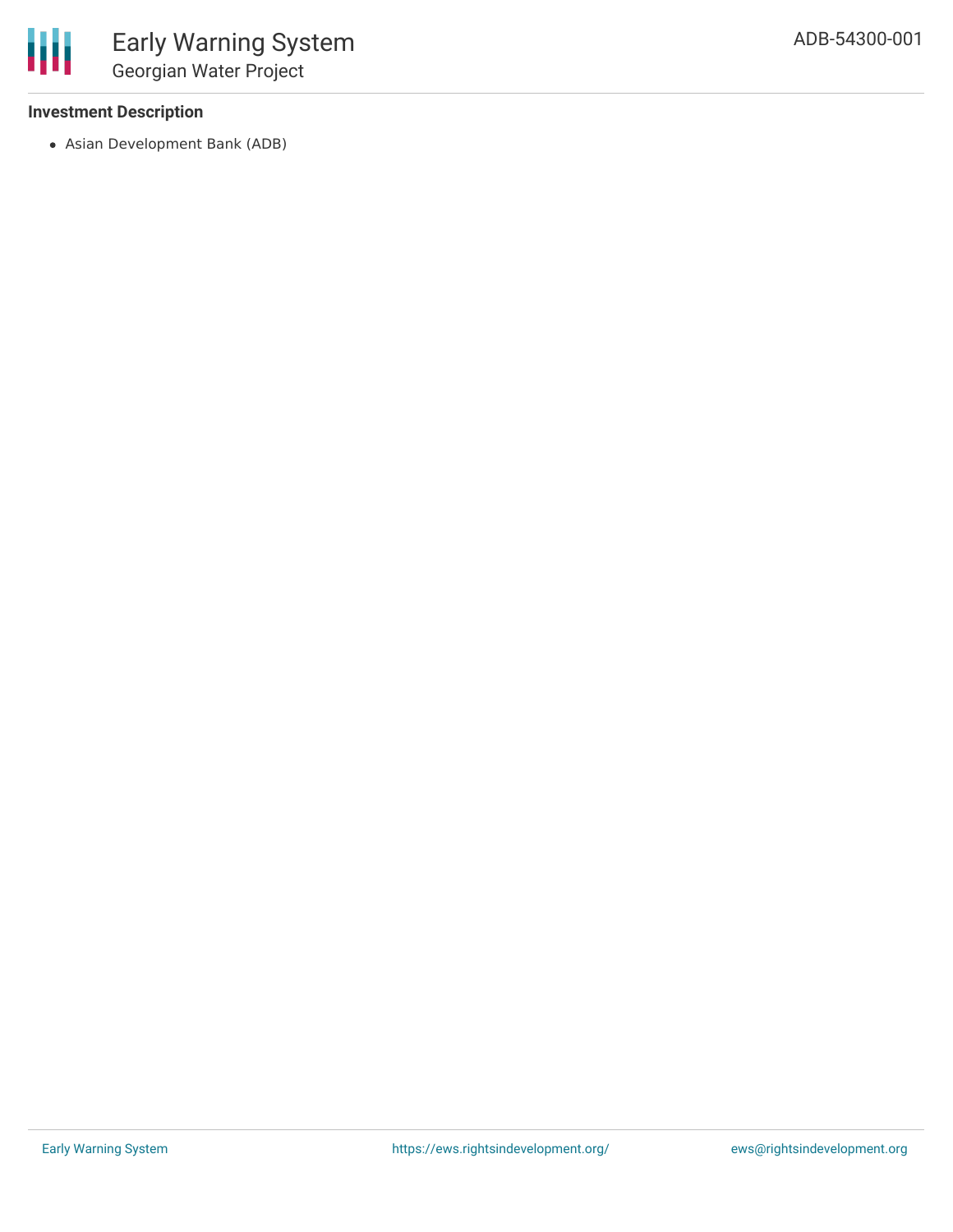

| <b>Private Actor 1</b>   | <b>Private Actor</b><br>1 Role | <b>Private Actor</b><br>1 Sector | <b>Relation</b>          | <b>Private Actor 2</b>       | <b>Private Actor</b><br>2 Role | <b>Private Actor</b><br>2 Sector |
|--------------------------|--------------------------------|----------------------------------|--------------------------|------------------------------|--------------------------------|----------------------------------|
| $\overline{\phantom{0}}$ |                                | . .                              | $\overline{\phantom{a}}$ | Georgia Global Utilities JSC | Client                         | $\overline{\phantom{0}}$         |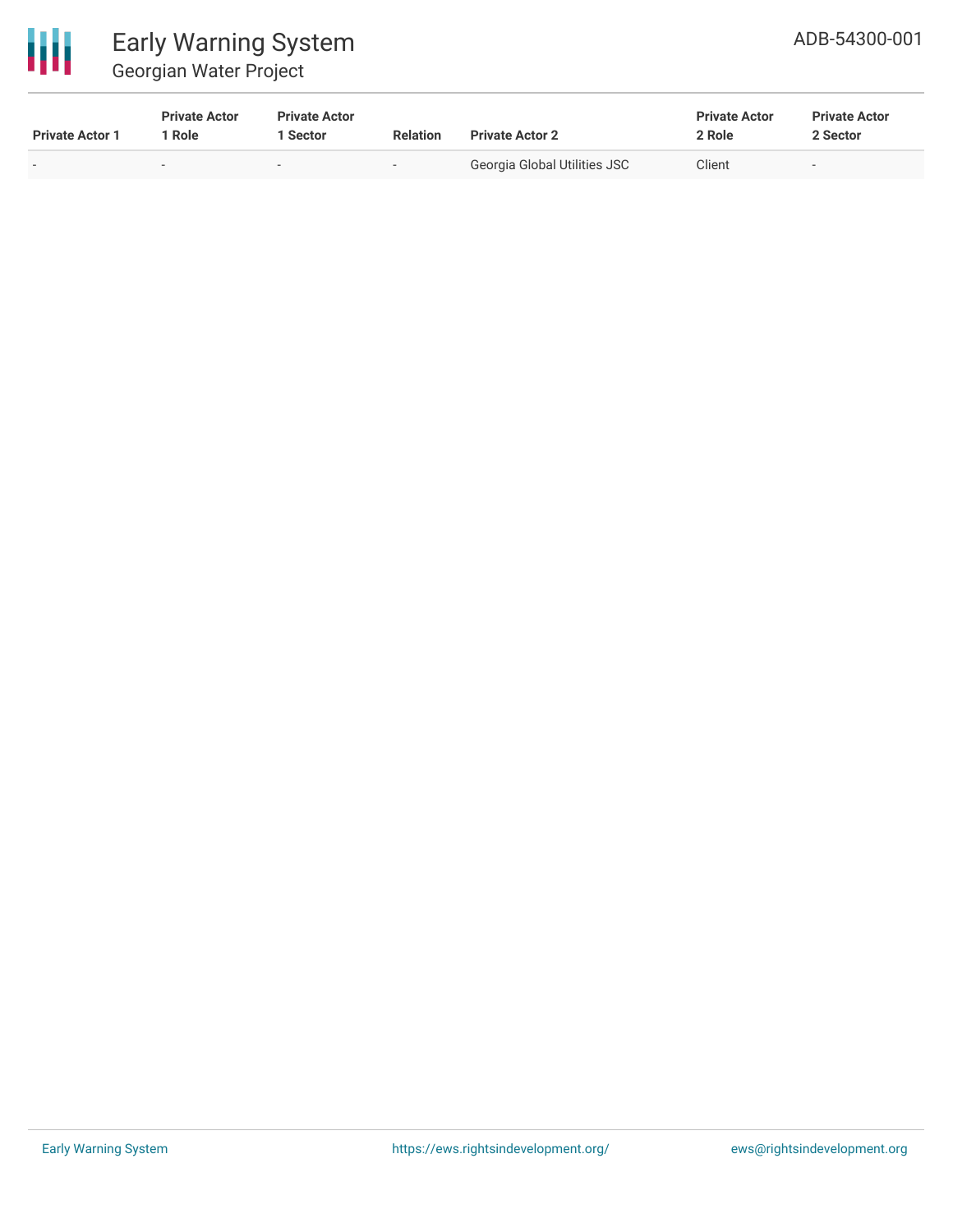## **Contact Information**

No contact information is available on the Bank's website

#### ACCOUNTABILITY MECHANISM OF ADB

The Accountability Mechanism is an independent complaint mechanism and fact-finding body for people who believe they are likely to be, or have been, adversely affected by an Asian Development Bank-financed project. If you submit a complaint to the Accountability Mechanism, they may investigate to assess whether the Asian Development Bank is following its own policies and procedures for preventing harm to people or the environment. You can learn more about the Accountability Mechanism and how to file a complaint at: http://www.adb.org/site/accountability-mechanism/main